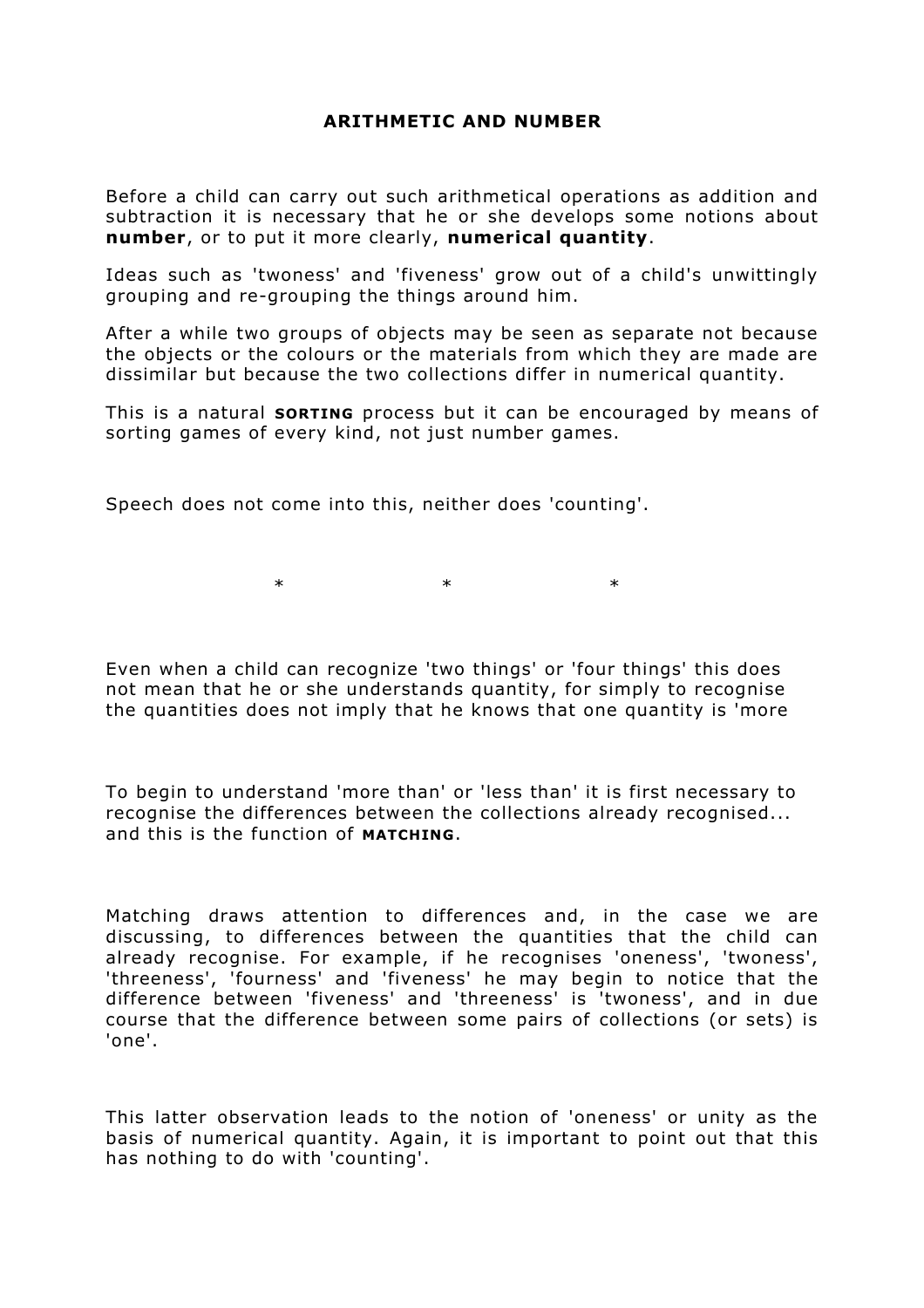So far the mental processes of **sorting** and **matching** - perhaps helped by sorting and matching play - have led to the recognising of all the small number quantities, up to perhaps five or six . . . but they have no special order.

Another mental process, **SERIATION**, develops in such a way as to have the child able to follow, or to generate for him or herself, patterns in space and time so that even when only a part of the pattern is apparent more of it can be guessed or inferred: for example, if something starts to get bigger, the child can envisage that, later, that particular something will be even bigger.

This **seriational ability** which allows us to go beyond what we already know, to extrapolate, also tends to encourage us to arrange or organise our materials into patterns; and so, in due course, the child will tend quite naturally to order the numerical quantities derived from sorting and matching so that the quantities increase in one direction and decrease in the other.

 $*$  \* \* \*

Now the child has the basis for 'more than' vs. 'less than'.

**SORTING** has led to the discovery of each quantity

**MATCHING** discovered the differences and led to recognising the unit

**SERIATION** allowed the quantities to be ordered according to size, which in this case means numerical quantity - 'how many'

**MATCHING** also encourages the attending to each part or component of a pattern, a process which is the basis of point-to-point or 'one -to-one' correspondence

whilst

**SERIATION** allows this to be done in a systematic ongoing way so that we rhythmically recite a series of words each one can be put into one-to-one correspondence with a thing or a part.